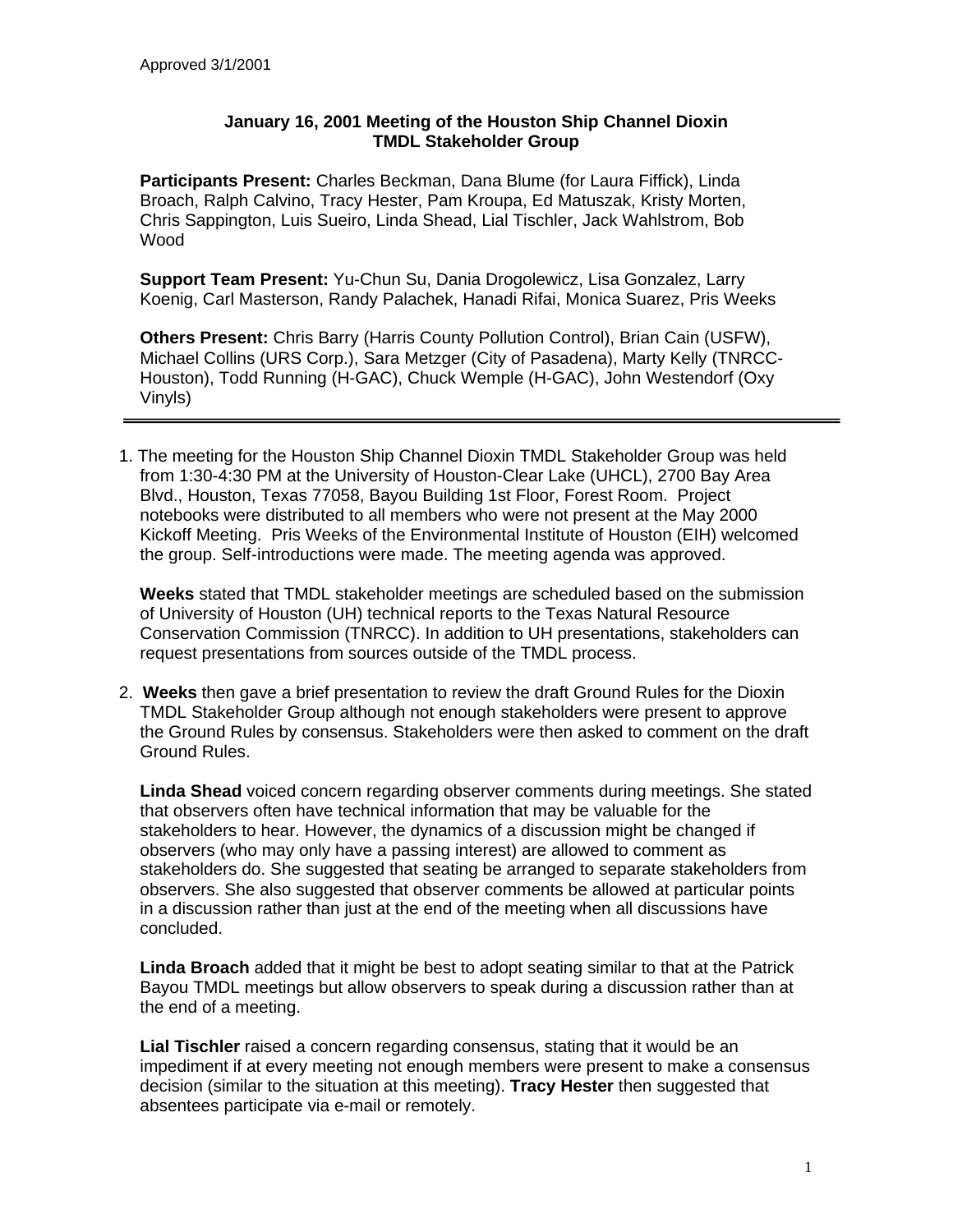**Carl Masterson** suggested that the group agree to reach consensus of the stakeholders present and send the decision to stakeholders who were not present when the decision was made. If the absent stakeholders have a problem with the decision, then changes can be made at the next meeting. If the absent stakeholders approve, then the decision stands. **Shead** added that absent members might have until the next meeting to voice concerns, but after that time, consensus is made and the point is gone (to preserve meeting and discussion dynamics).

**Weeks** then asked if the group would adopt the Ground Rules with the following changes:

- **•** Observer comments will be allowed at particular points in a discussion rather than at the end of the meeting.
- **If consensus cannot be reached due to absent members, then tentative adoption is** made and a final decision is subject to approval at the next meeting.

**Larry Koenig** asked what if an immediate decision is needed? **Hester** suggested that a final decision be delayed until the next meeting if possible. However, if an immediate decision is needed then the group can decide on a shorter time period for approval by the absent stakeholders. This can be done on an as-needed basis. **Ed Matuszak** asked what kind of oversight decisions might this apply to? Can we make majority and supporting decisions? Will the group's decisions have that kind of impact?

**Koenig** replied that the TNRCC will decide what is submitted to the Environmental Protection Agency (EPA). Decisions made at the stakeholder level might affect the University of Houston's (UH) next phase of work for example. If there is a split in the group, then the TNRCC will decide what to adopt. Stakeholder consensus strengthens recommendations, but if there are no recommendations from the stakeholders, then the TNRCC will still move ahead. **Matuszak** stated that Koenig's response clarified his question – absolute recommendations may be needed from the stakeholders. **Weeks** added that the consensus issue could be addressed as time goes on. The Ground Rules will be word-smithed with the above changes incorporated. Stakeholders will have until the next meeting to voice concerns or the Ground Rules will be adopted.

**Weeks** then asked the group to review the meeting summary from May 3, 2000. She added that meeting summaries will be distributed prior to meetings and members are asked to review them before coming to the meeting. Meeting summaries are fairly detailed and there is a possibility that there may be mistakes. She asked for additions and/or corrections to May 3 summary.

**Broach** asked that her name be added to the list of May 3, 2000 meeting participants. There were no other corrections. **Weeks** then stated that the amended summary would be sent out along with a version of the May 3, 2000 meeting summary that shows TNRCC institutional changes that have been put into place since the May 2000 meeting.

3. **Koenig** then gave a brief update of TNRCC institutional changes (see flow chart handout). He stated that the flow chart reflects policy changes that have been put into place since summer 2000. Prior to that time the TMDL implementation plan was approved after the EPA approved the TMDL allocation. The EPA will now approve a load allocation without approving the implementation plan. The State of Texas will approve and implement an implementation plan without federal approval.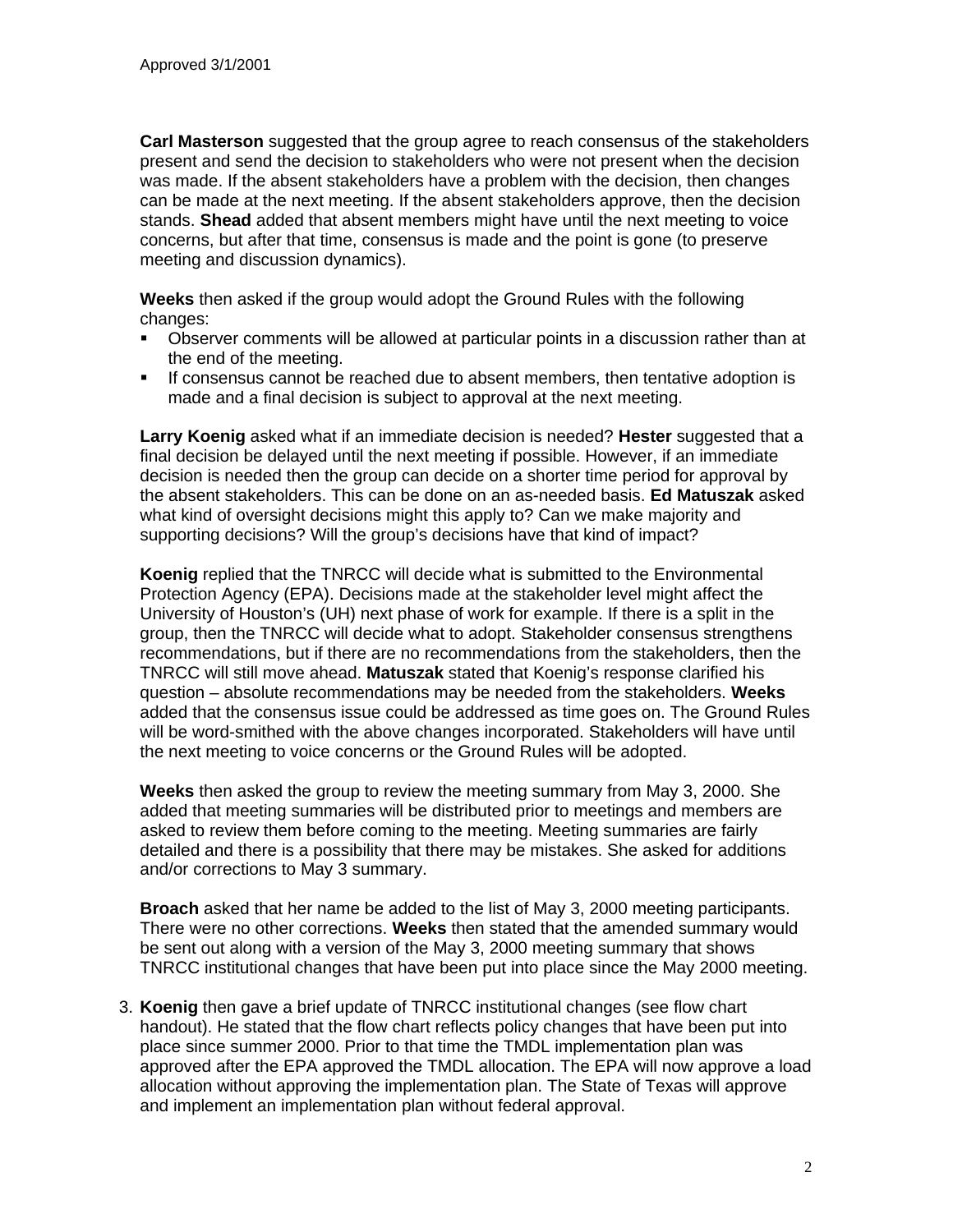Regarding stakeholder panels and the TMDL process, it was initially thought that the TNRCC would adopt what the stakeholders decided. In actuality, the Commission will make a decision taking stakeholders' advisory recommendations into account. It will be the same with the implementation plan – it will be drafted by the Commission, keeping stakeholder recommendations in mind. Sometimes stakeholder groups do not reach consensus. The Commission must continue to make progress even if the stakeholders cannot reach consensus.

**Koenig** went on to say that stakeholder panels are advisory panels that make recommendations. The TNRCC will draft the actual TMDL document based on technical reports.

**Weeks** then stated that the stakeholders were brought on board to stay until an action plan is adopted. Has this changed or has it been addressed? **Koenig** replied that the TMDL process would eventually reach the public comment period. When it does, the role of the stakeholder panel does not end, but its role may be diluted. There are roles for the stakeholders and the public all the way through the process, but we are not yet sure how formal those roles will be. Additionally, we are still not sure how EPA approval will affect the whole process.

**Shead** then asked do the EPA's rules not suggest that an implementation plan not accompany the load allocation? **Brian Cain** responded that the rules do say that, but it does not go into effect until October 2001.

**Hester** then asked at what stage is the dioxin stakeholder group presently at on the flowchart – data collection? If so, what is the usual duration of data collection? **Koenig** replied, yes, this group is somewhere in that vicinity. Data collection may last anywhere from 3 years minimum to 8-10 years.

**Todd Running** then gave an update on Clean Rivers Program (CRP) activities. The Houston-Galveston Area Council (H-GAC) conducts the CRP for this area of the state. Dioxin is one of the projects that came up under the CRP work plan. The University of Houston, PBS&J and Parsons have been feeding the CRP historical dioxin data. The CRP decided that more data collection is needed prior to the beginning of the Phase II TMDL workplan.

\$80,000 was made available for this continued monitoring with 70% of the monitoring designated for fish tissue analysis and 30% of the monitoring for sediment analysis. The contract was awarded to PBS&J. 20 sites will be sampled for sediment, 19-20 sites will be sampled for hardhead catfish and blue crab tissue and 4 sites will be sampled for oyster tissue. The data and information collected under the contract will be made available to this stakeholder group. The final report should be completed by August 31, 2001.

**Hester** then asked if Todd could e-mail a map and information to the stakeholder group after the meeting.

**Bob Wood** asked, regarding the contract, what list of congeners is being looked at and how did you decide which organisms to test? **Dr. Yu-Chun Su** (PBS&J) replied that the analysis is being done per a subcontract with Wright State University. He must check on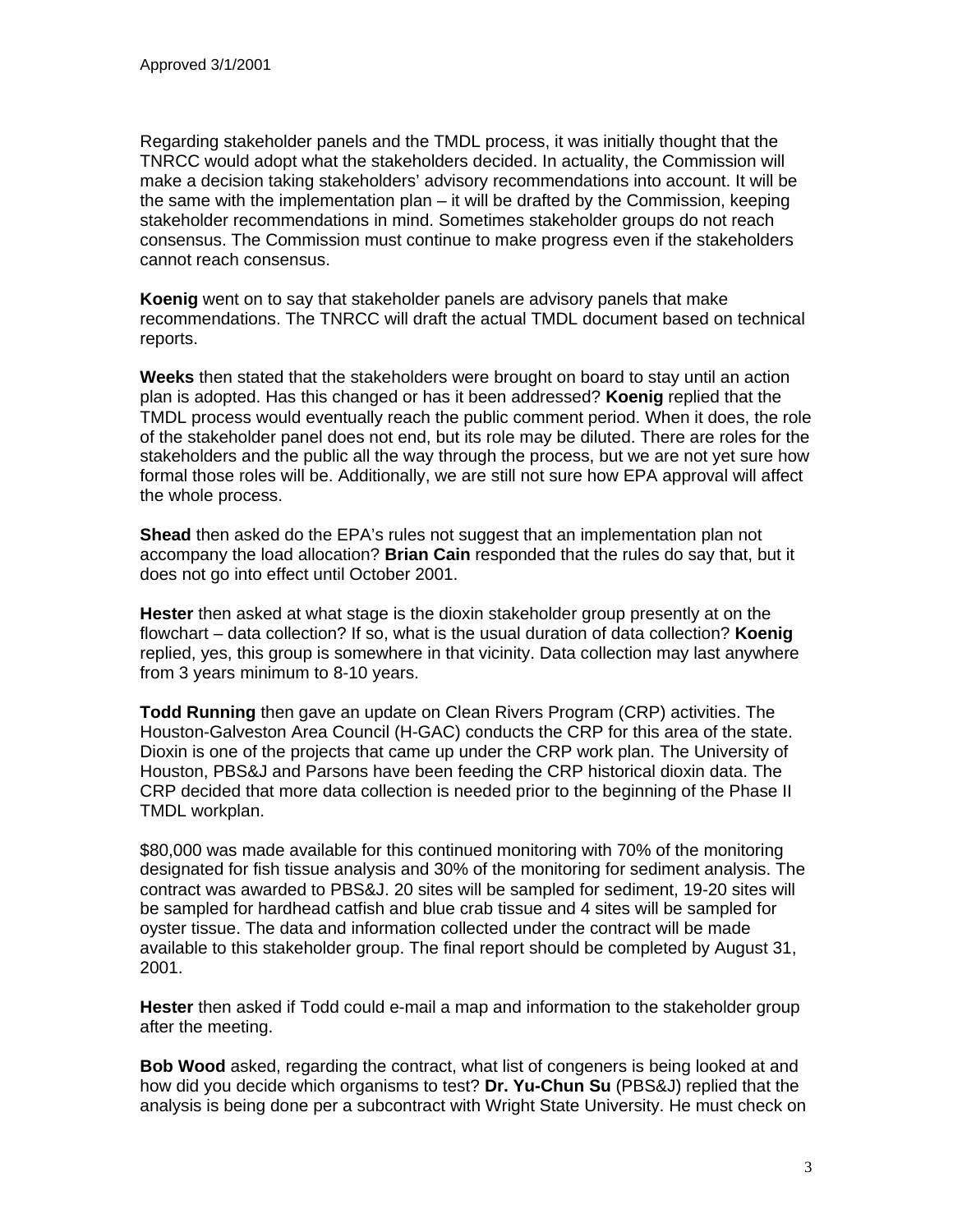the list of congeners, he did not have that information available, but he was sure there were no PCBs on the list. **Running** added that the organisms chosen for tissue analysis were chosen based on those specified by the 303(d) list as suggested by the Texas Department of Health (TDH).

**Wood** then stated that Donohue Industries analyzed tissue from other species including flounder and croaker. Is there any reason why other species were not included in the study? **Running** replied that a segment cannot be removed from the 303(d) list unless the original listed species are tested and studied.

**Ralph Calvino** added that catchability is a factor – some species are not easily captured. **Lial Tischler** stated that 2 bottom-feeding and 1 water column species were originally included in the Donohue studies. **Randy Palachek** (Parsons) stated that catchability, trophic level and advisory listings are all factors that determine what species are analyzed.

## **BREAK**

4. A presentation on technical findings to date was then given by **Dr. Hanadi Rifai**, an Associate Professor with the University of Houston's Department of Civil and Environmental Engineering. Dr. Rifai introduced her assistant, Monica Suarez. She also introduced the subcontractors who were present at the meeting: Randy Palachek with Parsons and Dr. Yu-Chun Su (attending for Paul Jensen) with PBS&J.

Dr. Rifai stated that she would be presenting a summary of the Phase I work completed over the past six months since summer 2000. Two quarterly reports have been submitted to the TNRCC (a lay language summary available at this meeting with the full document available on the H-GAC website in the near future). Slides of this presentation will be made electronically available via the EIH and/or H-GAC websites soon. The maps are in draft form and are subject to change.

She began her presentation by defining the term, TMDL, and stating that dioxin is the pollutant of concern for this particular project. TMDL allocation components get us from the target to the load allocation by: 1) identifying the problem, 2) identifying the water quality target, 3) evaluating watershed and water quality conditions, 4) assessing pollutant sources using theoretical models and 5) allocating pollutant loads.

The TMDL implementation plan is an extensive part of the process and includes: 1) description of pollution control actions, 2) development of a schedule for implementation of pollution control actions, 3) assurances of load allocation goal achievement, 4) determination of legal authority as some issues may not fall under the state umbrella, 5) formulation of a follow-up plan and 6) definition of measurable outcomes to evaluate plan implementation.

Dr. Rifai defined the 303(d) list and stated that the list had previously been updated biannually. It is unclear as to when the lists will be updated next. She then went over the TDH Seafood Advisory for the segments included in this TMDL and stated that this seafood advisory prompted the placement of these segments on the 303(d) list.

Major tasks for Phase I of the project include the: 1) assessment of current levels and trends in the project area (completed – assessed probably 99.99% of the available data),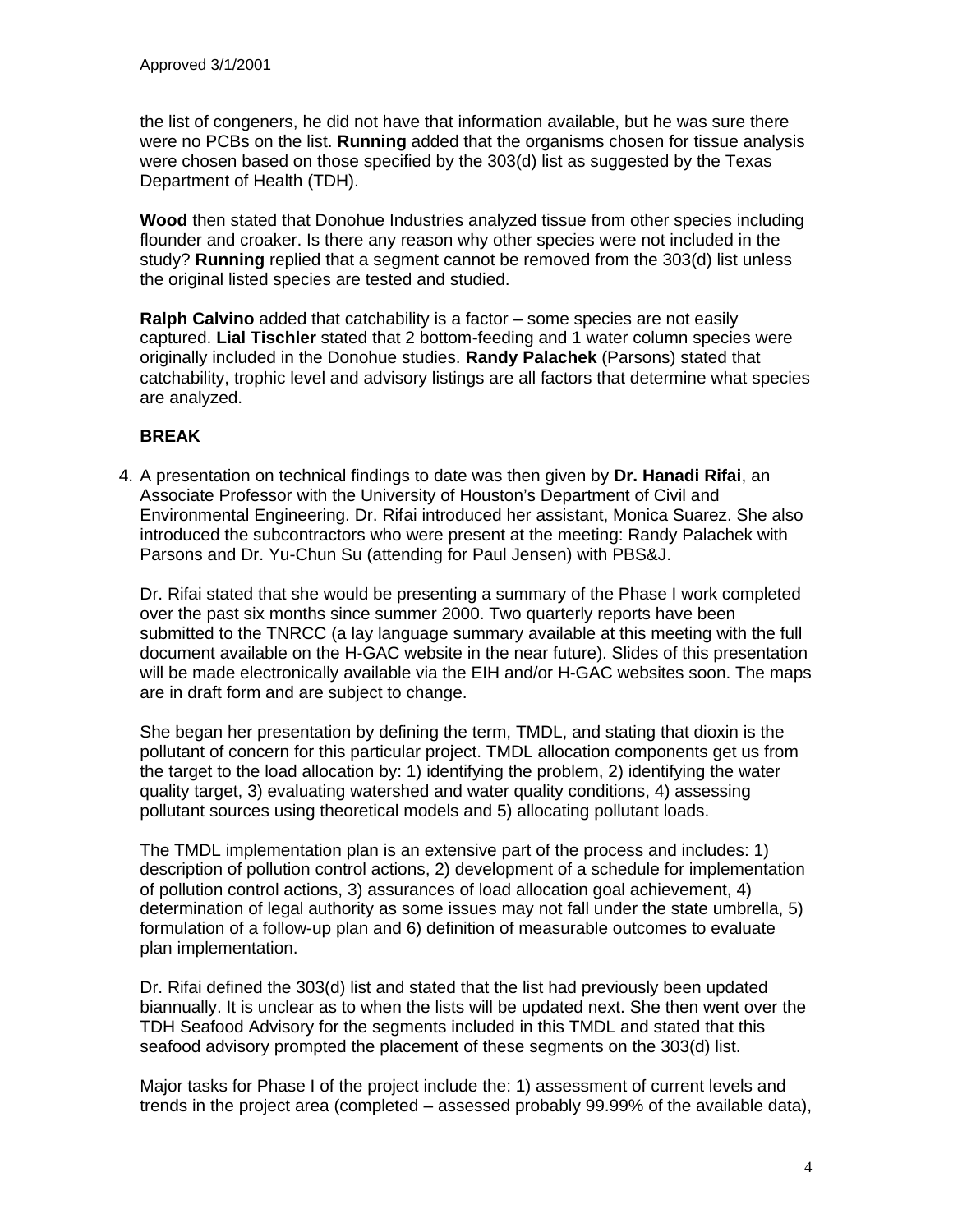2) assessment of major sources, transport and fate of dioxin the environment (in progress – the majority is completed), 3) participate in stakeholder involvement with the dioxin TMDL project by responding to the needs of the support team and stakeholders, 4) develop a work plan and cost estimates for Phase II (in progress – input of the stakeholders is critical).

Dr. Rifai then presented some background information on dioxin compounds and stated that of the 75 polychlorinated dibenzo-*p*-dioxins (PCDDs), 7 have dioxin-like toxicity. Of the 135 polychlorinated dibenzo-*p*-furans (PCDFs), 10 have dioxin-like toxicity. Of the 209 polychlorinated biphenyls (PCBs), 14 have dioxin-like toxicity yielding a total of 31 dioxin congeners with dioxin-like toxicity.

She stated that overall; dioxins have low solubilities and are persistent in the environment. Relatively speaking, PCBs have higher solubilities, higher volatilization and higher rates of mobilization than do PCDDs and PCDFs.

Acute exposure (short term) to dioxins above the Maximum Concentration Level (MCL) can lead to liver damage, weight loss, atrophy of the thymus gland and immune suppression. Chronic exposure (long term) to dioxins above the Maximum Concentration Level (MCL) can lead to reproductive effects including reduced fertility and birth defects. Dioxins are also potential carcinogens at this level of exposure. This information came from a 9-year EPA study available on the EPA website.

Because there are so many dioxin congeners, Toxicity Equivalency Factors (TEFs) are used to compare the toxicity of dioxin-like congeners with 2,3,7,8 TCDD (the most toxic of the dioxins). Three schemes are used for Toxic Equivalence (TEQ):

- $\blacksquare$  I-TEQ = for dioxins and furans
- **TEQ-WHO**<sub>94</sub> = includes PCBs and is the Texas standard (used for effluent data in this project)
- **FUMBEL TEQ-WHO**<sub>98</sub> = a reevaluation of the 1994 standard (used in this project for tissue data)

MCLs as defined by the US EPA are:

- **•** Drinking water =  $3x10^8$  mg/L (0.03 parts per trillion(ppt))
- Tissue = 0.7 ppt (risk level of  $1x10^{-5}$ ); this study is looking to see if the tissue data exceed 0.7 ppt
- Air = 0.1 ng I-TEQ/m<sup>3</sup> in Europe (risk-based and site specific; no such standard used in the United States)

Major sources of dioxin include: 1) combustion sources, 2) metal smelting, refining and processing, 3) chemical manufacturing/processing of chlorinated compounds, 4) biological and photochemical processes and 5) reservoir sources (contamination occurred in the past, but still acts as a source of dioxin).

Dr. Rifai then gave an estimation of dioxin releases in the United States. Dioxin releases to the air are a major source as are releases to products (a primary source according to the 9-year EPA study). Total releases (to air, water, land and products) in the 1994 were more than 11 kg while total releases (to air, water, land and products) in the 1998 inventory equaled 28-kg. The amounts may seem small, but they are actually large when one considers them relative to the 0.7 ppt standard mentioned previously.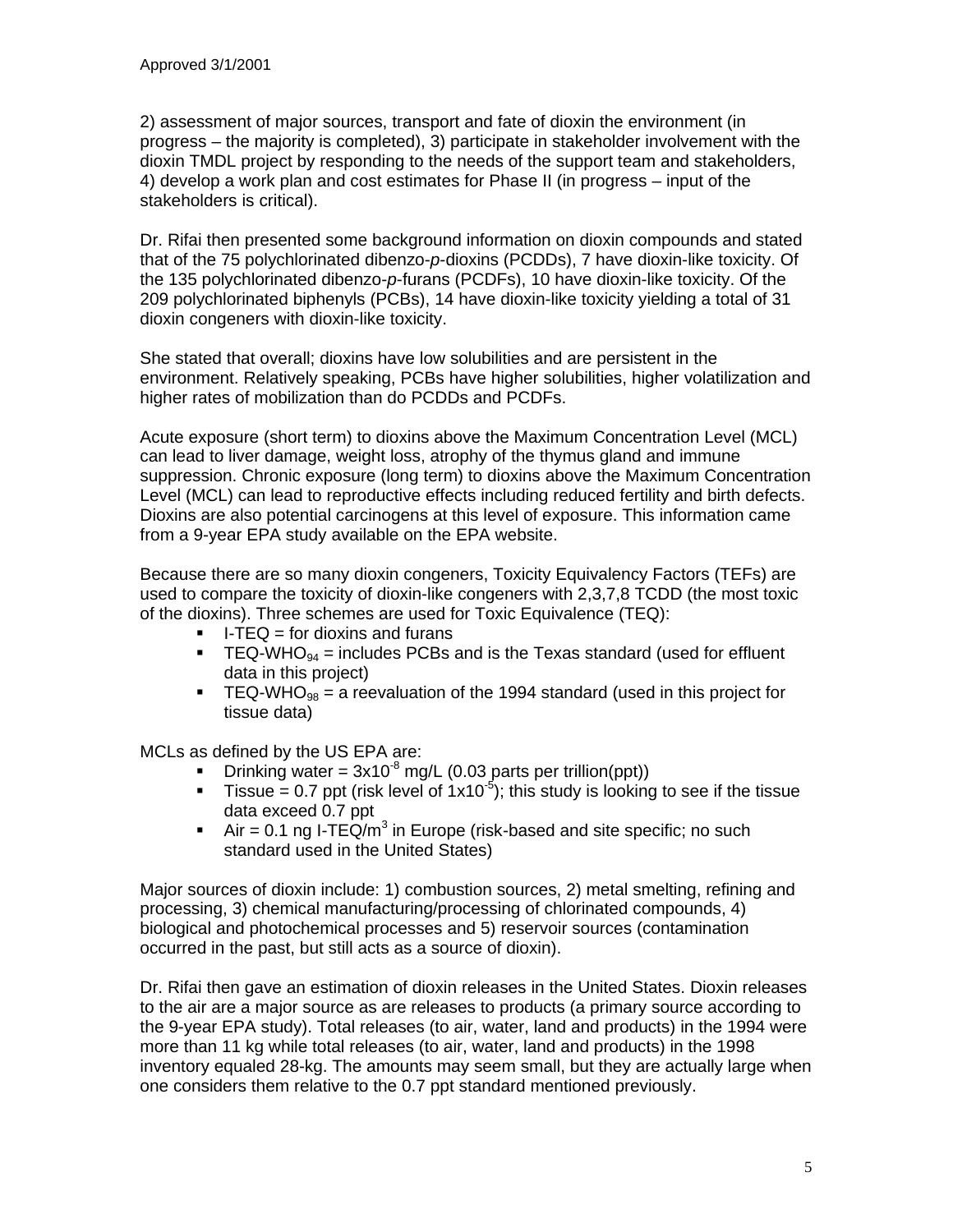Pathways for dioxin entry into the food chain were then discussed. Dioxins can be introduced to the aquatic food chain via runoff, erosion and direct discharge. Bioaccumulation and bioconcentration does occur. They can be introduced to the terrestrial food chain via deposition onto terrestrial plants and crops.

Dioxins are transported among the media (air, water and soil) with fluxes occurring between media. The interactions are complex and not fully understood. Dioxin transport among media has not been studied in detail in the literature. The UH team completed an extensive literature review for this project. Transport mechanisms in air include stack emissions, atmospheric transport and atmospheric deposition (vapor/particle partitioning, dry deposition and wet deposition). Transport mechanisms in water include effluent discharge of dioxin, equilibrium partitioning with some of the pollutant becoming dissolved and some becoming attached to suspended solids. The dioxin can then impact fish and other species.

Dioxin can be transformed via several processes including: 1) photolysis (results in the shortest half-life, but rarely occurs as dioxins are not often exposed to light), 2) photooxidation, 3) hydrolysis and 4) biodegradation (results in a longer half-life, but is the most common transformation process).

Dr. Rifai then presented a map of the segments included in this TMDL. She stated that most of the data came from segments 1001, 1005, 1006 and 1007. Color maps are available for distribution.

The US EPA has published Standard Industrial Classification (SIC) code data. The UH team used these codes to query permit data for the Houston area. They then created a short list (the list may not be complete) of likely sources of dioxin in the Houston area. These sources include medical waste incineration, paper bleaching, PVC production, chlorinated solvent/pesticide/herbicide production, metals refining, oil refining, incinerators and municipal wastewater treatment plants.

A map was presented showing potential sources of dioxin to water in TNRCC Region 12. Of the segments listed for this TMDL, segment 1001 has 17 potential sources, segment 1005 has 12 potential sources, segment 1006 has 64 potential sources, segment 1007 has 30 potential sources, segment 2426 has 5 potential sources, segment 2427 has 14 potential sources, segment 2429 has 1 potential source, segment 2430 has 2 potential sources and segment 2436 has 2 potential sources.

A map of potential dioxin sources to air for TNRCC Region 12 was also presented. As seen on the map, a majority of those sources occur in southern Harris County along the Houston Ship channel.

Dr. Rifai presented a colored map of fish and sediment sampling locations in the Houston Ship Channel (the maps are available for distribution). There is not much sediment data in existence, therefor, H-GAC was asked to obtain a 2001 sediment data baseline. This led to the contract with PBS&J mentioned earlier in Todd Running's report.

Historical data for tissue samples in segment 1001 was presented. It should be noted that the data was not statistically analyzed because there was not a significant number of samples. Additionally, the data were collected by different people using varying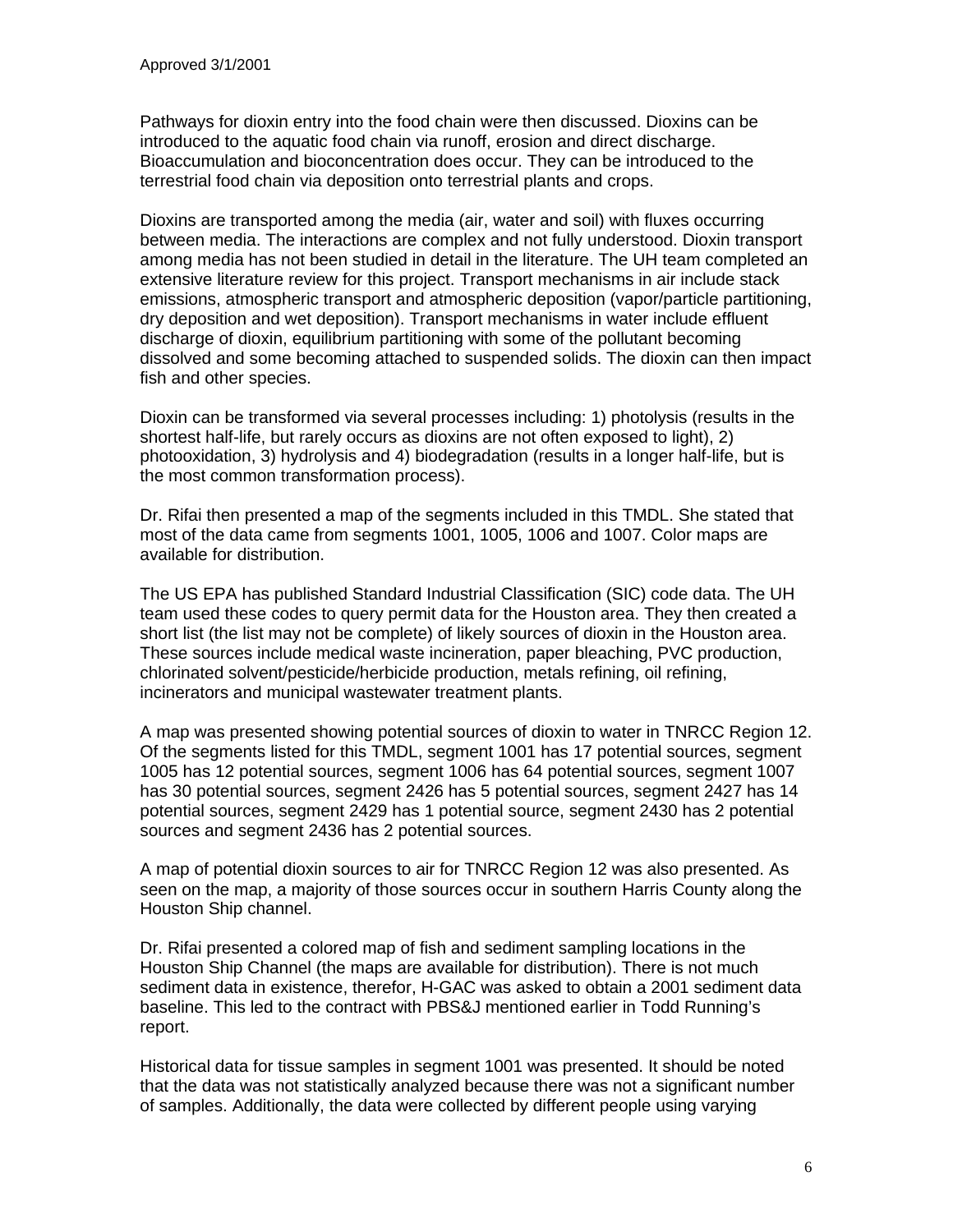collection and quantification techniques. Looking at the data one might say many concentrations exceeded the 0.7 ppt standard. One might also infer that concentrations are greater upstream than they are downstream.

Mean TEQ-WHO<sub>98</sub> in segment 1005 (for the years 1989-1996) was presented. The sample number was too small for statistical analysis. Total TEQ-WHO $_{98}$  measurements in segment 1005 show no large change in upstream versus downstream concentrations (with the exception of blue crab samples). Mean  $TEQ-WHO_{98}$  in segment 1006 showed that blue crab samples had a concentration of 15 ppt compared to concentrations of 2-9 ppt for fish species.

A review of tissue sample concentrations yielded no discernible trend due to a small number of data points. Data for tissue samples in segment 2426 showed that catfish tissues yielded a greater concentrations of dioxin than did tissue samples for red drum, flounder and black drum.

Historical data collected in Gulf Coast Waste Disposal Authority (GCWDA) and Donohue Industries studies were found to be the most consistent with regards to time and methodology. This data was, therefor, analyzed separately from the historical agency data. Additionally the GCWDA/Donohue data was normalized to percent lipids yielding slightly better information than the historical agency data. The data showed greater concentrations in catfish samples (approximately 15 ppt).

GCWDA collected hardhead catfish tissue samples at the Lynchberg ferry from 1992- 1999. This data yielded concentrations greater than 10 ppt for every sample gathered. It is uncertain if the data are bimodal and significant.

Annual average TEQ-WHO<sub>98</sub> from GCWDA/Donohue tissue studies appear to yield bimodal peaks. More than 80% of tissue samples exceeded the standard.

Dioxin concentrations in sediment samples were presented. The data was collected in the main channel, the San Jacinto River and Patrick Bayou during the period 1993-1994. The data were not collected in relation to the Patrick bayou study currently underway. Patrick Bayou samples yielded higher concentrations than the other two sample locations. Concentrations appear to be decreasing in the direction of the Houston Ship Channel. **Broach** asked if there was a sediment screening level to compare this data. **Rifai** replied, no. Regarding sampling point 15b on the graph, **Koenig** asked if there was any explanation why there was such a high TEQ-WHO<sub>98</sub> and no TCDD. Palacheck replied that they have been unsure a to the actual location of the sampling site.

**Rifai** then presented a slide showing mean concentrations in effluent samples for Patrick Bayou. Concentrations were compared to the MCL of 0.03 ppt. **Tischler** stated that the comparison should not be made since the 0.03 ppt MCL standard is a drinking water standard and the effluent values did not come from drinking water sources. He stated that table 3 of the human health criteria may be a more applicable measure of comparison for this effluent data. **Rifai** agreed to look into it and make the appropriate changes to the graph.

A slide detailing dioxin concentrations in effluent samples (GCWDA/Donohue study) was presented. Rifai acknowledged that the graph shows an effort has been made to decrease dioxin effluent concentrations over time (1994-2000). **Tischler** stated that the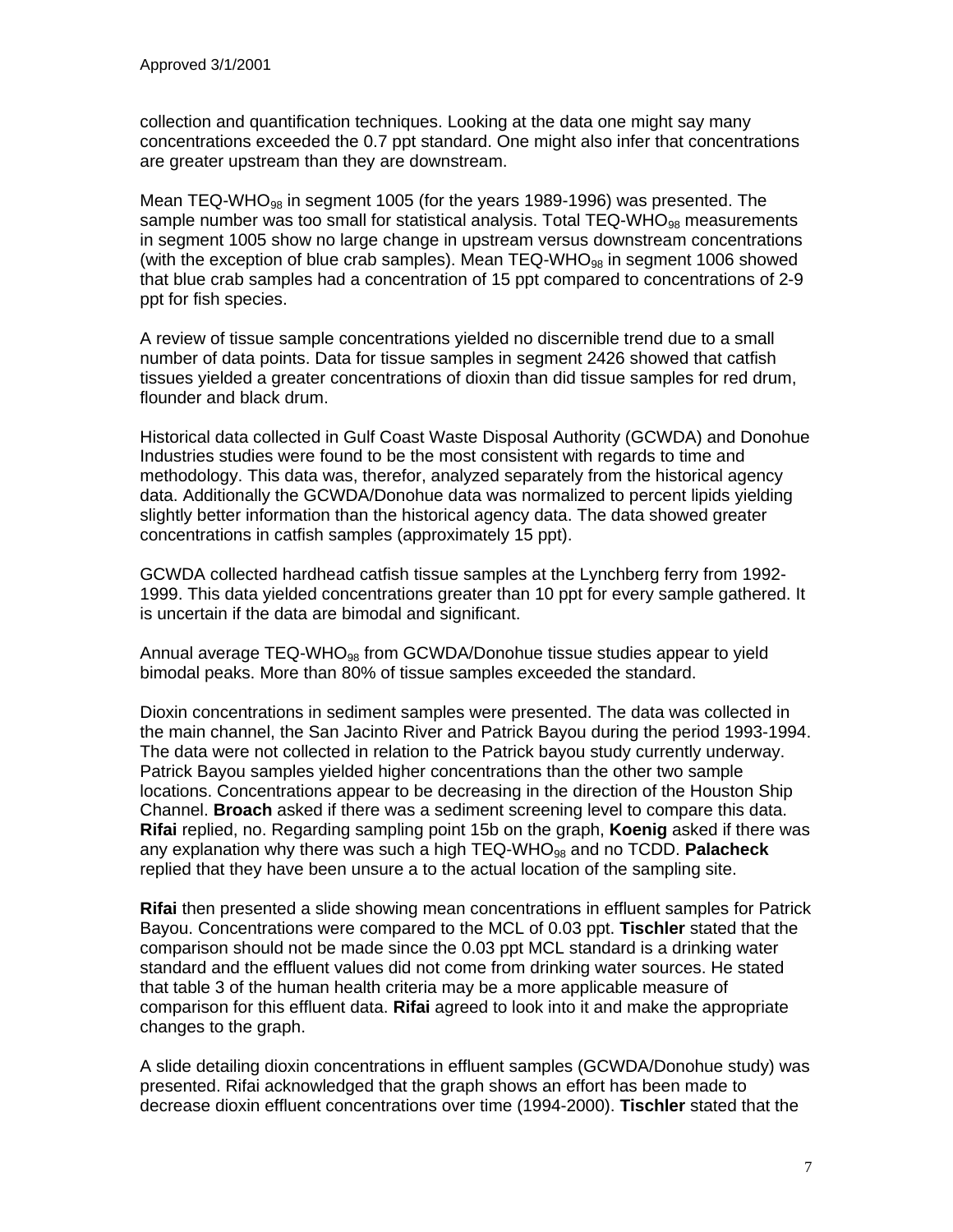unit of measure for concentration should be parts per quadrillion rather than parts per trillion. He also stated that this was GCWDA data only, not Donohue data. He requested that Donohue's name be removed from the slide. **Rifai** replied that she was certain that the data are correct. She added that she would like to sit down with Donohue to over the data. **Palachek** added that the data came from the TNRCC database. **Tischler** stated that the concentrations were actually 1000 times lower than the graph implied. **Rifai** replied, no, the concentrations are higher by a factor of 1000 – this needs to be clarified.

Rifai then presented dioxin data reported to the TNRCC through permit applications and stated that the majority of permittees are reporting very small quantities. She then presented a summary of the presentation and conclusions.

Proposed activities for Phase II include:

- Analysis of data (tissue and sediment) collected by CRP to assess current level of contamination
- ß Additional tissue, effluent and sediment data collection (from H-GAC/PBS&J contract)
- **IDENTIFY MODENTS IS USED** IS USED 10 Identify model(s) to be used for dioxin load allocation
- **Evaluate additional sources (collect effluent or air data)**
- **IDENTIFY IDENTIFY IS A IDENTIFY IS A IDENTIFY CONTEX** IDENTIFY **IDENTIFY** IDENTIFY **IDENTIFY** IDENTIFY **IDENTIFY** IDENTIFY **IDENTIFY** IDENTIFY **IDENTIFY** IDENTIFY **IDENT** IS NOT IDENTIFY IN A IDENTIFY IN A IDENTIFY IN A I TMDL implementation
- **•** Participate in stakeholder involvement
- **If Identify facilities that may benefit from pollution prevention programs**

**Koenig** asked if Rifai had seen any evidence of transport models in existence. **Rifai** replied no, they are still looking. Intermedia processes are complex. A suite of models may be required to look at the entire picture.

**Dr. Chu** stated that in addition to effluent and stack monitoring, nonpoint source (NPS) monitoring might need to be added to the work plan list. **Rifai** replied, yes, because of wet deposition, NPS runoff might need to be monitored. We might target a pilot study to determine if this is an issue.

**Broach** asked about the firmness of using the 0.7 ppt tissue standard as a target. **Palachek** replied that it depends on the risk level, fish consumption rate, lipid content of the fish and the bioaccumulation factor used.

**Michael Collins (?)** asked if the group should look at picking relative assumptions. **Palachek** asked based on TDH or TNRCC? **Collins** replied that is just it – how does it compare to the EPA assumptions for the October 2001 rule? **Koenig** stated that TNRCC standards have been back calculated from tissue standards. **Tischler** added that the evaluation of appropriate water standards is part of the TMDL process and it is complex. This must be dealt with between the TDH and the TNRCC. The appropriate bioaccumulation factor must be determined. It may not be the same number as used by the EPA or state. Fish tissue and sediment data are a starting point. **Palachek** replied that it might be a part of Phase II. **Tischler** replied that it has to be – the weakest and most important link is the sediment ? tissue link leading to bioaccumulation up the trophic levels. **Rifai** added that we might even see concentrations get smaller rather than larger. **Tischler** agreed.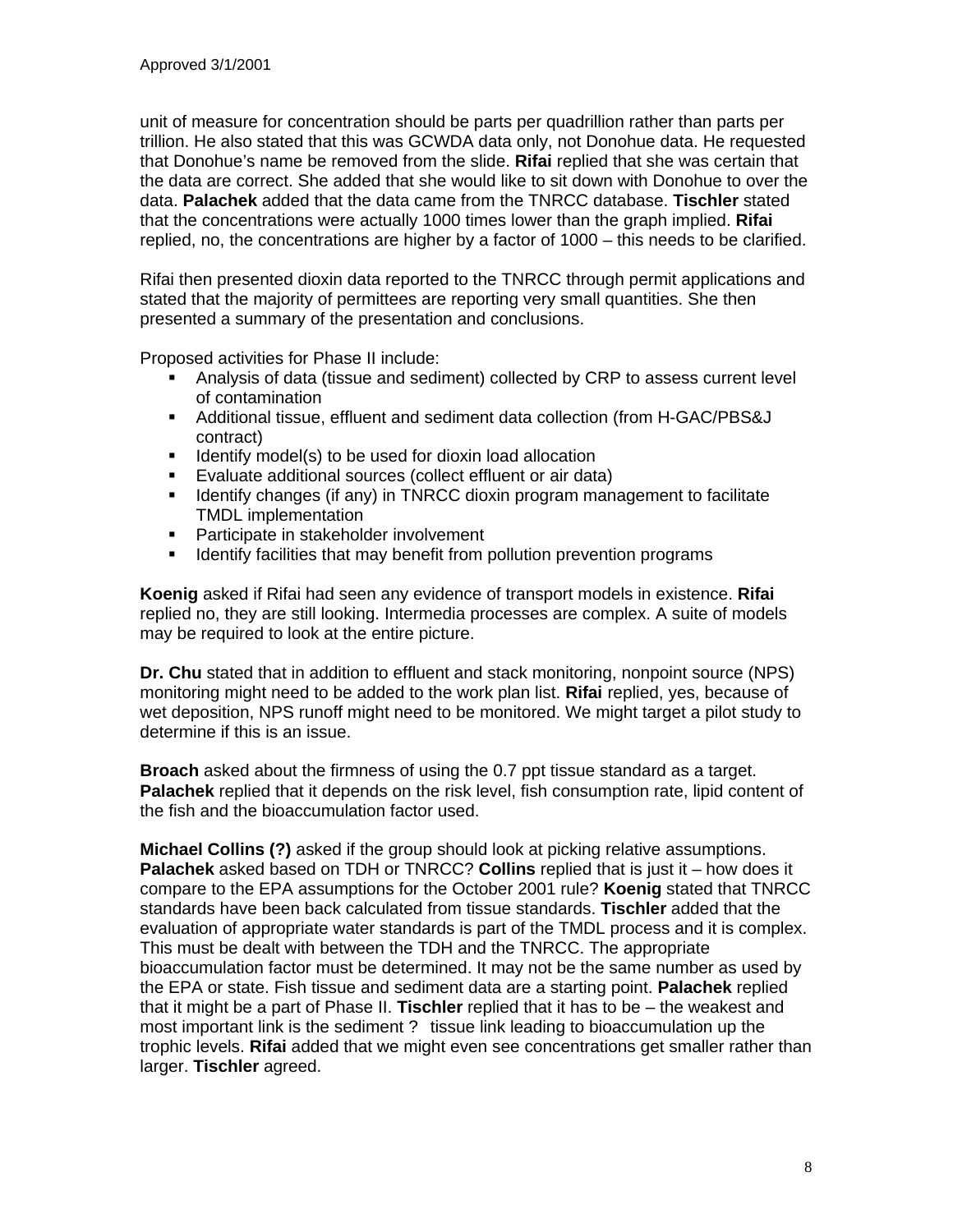**Rifai** stated that it was always assumed that the health based standard is the basis for the TMDL. **Tischler** agreed, but stated that the appropriate linkages between sediment and tissue must be established.

**Shead** added that the transport process for dioxin entering the sediment must also be established. On a different note she noticed a possible bias in the health-based standard. The standards appear to be based on male weight rather than on the weights of females and people of color (social groups who often eat more than the average number of fish upon which the standards are based).

**Chuck Wempler** asked if macroinvertebrates had been thought of for sampling, since they are a food source for fish. **Tischler** stated that data collection would most likely need to happen. The EPA described that methodology in their new report. **Rifai** stated that methodology is what they intended to use. **Tischler** added that the EPA used a lot of Great Lakes data in that report. He said that it might help to summarize some of that information for this group. **Koenig** asked, do you want some qualification or calculations? **Shead** replied no equations but that she would rather see some of the conceptions that go into the calculations.

**Wood** stated that looking at sediments is a Pandora's Box. There may be a need to place a perspective on the health standard.

**Shead** stated that in locations where dioxins are no longer discharged, there is evidence of improvement in water quality. Historical sources are not the only factor. Continuing sources must be addressed. **Rifai** replied, yes, that is why permit data is being used. **Collins (?)** stated that the question must be answered: if direct discharge is lowered, will it have a lowering effect on tissue concentrations?

**Tischler** asked if the reports could be placed on the web in .PDF format. He stated that the TNRCC data on effluents is flawed, please fix prior to web posting. **Rifai** added that they would like to get the data correct. Anyone finding inconsistencies in the report can e-mail Dr. Rifai at rifai@uh.edu. Please cc: Pris Weeks (weeks@cl.uh.edu) and Carl Masterson (carl.masterson@hgac.cog.tx.us). Monica Suarez's e-mail is msuarez2@jetson.uh.edu.

**Luis Sueiro** asked if Dr. Rifai was proposing that entities other than UH or TNRCC collect effluent data. **Rifai** answered yes, other people can offer to do it. The TNRCC can do it or they can contract out. The best solution would be for people to offer it. However, there is an extensive quality assurance process.

**Tischler** suggested that before any NPS data is collected, it would be best to run it by the stakeholders. **Koenig** agreed and added that the same should go for sediment and water data collection as well. Tischler added that a quality assurance plan should be attached to it.

5. **Weeks** then asked if there were activities other than the following that needed to be addressed: 1) Send out the report for comment and 2) get straight on units (ppt versus ppq). She added that a final Phase I meeting should probably be held prior to the submission of the next technical report. It might be best to look at the Phase II workplan internally and then have the stakeholders comment – possibly in early March.